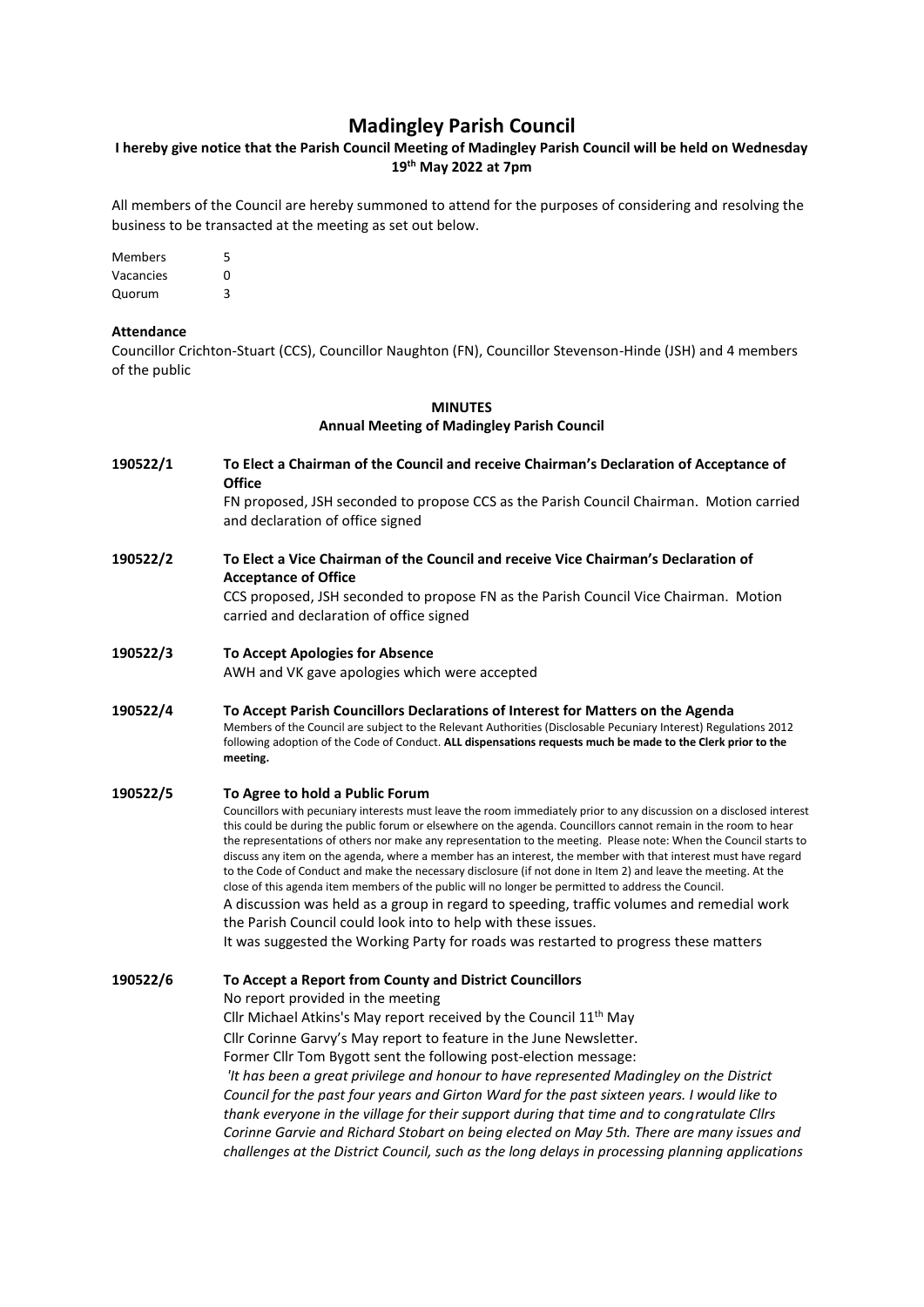|           | and getting the accounts audited. As residents of South Cambridgeshire we all have an<br>interest in supporting their efforts to solve these problems over the next four years.'<br>I'm sorry not to have raised this at the meeting. I wasn't sure of myself at the time.                                                                                                                                                                                                                                                                                                                                                                                                                                                                                                                                                                                                                                                                          |  |  |
|-----------|-----------------------------------------------------------------------------------------------------------------------------------------------------------------------------------------------------------------------------------------------------------------------------------------------------------------------------------------------------------------------------------------------------------------------------------------------------------------------------------------------------------------------------------------------------------------------------------------------------------------------------------------------------------------------------------------------------------------------------------------------------------------------------------------------------------------------------------------------------------------------------------------------------------------------------------------------------|--|--|
| 190522/7  | To Approve the Minutes of Meeting held on Wednesday 17th March 2022<br>CCS proposed, FN seconded that the minutes were a true and accurate record of the<br>meeting. Motion carried                                                                                                                                                                                                                                                                                                                                                                                                                                                                                                                                                                                                                                                                                                                                                                 |  |  |
| 190522/8  | To Approve and Adopt the Standing Orders<br>CCS proposed, FN seconded to approve the Council's Standing Orders                                                                                                                                                                                                                                                                                                                                                                                                                                                                                                                                                                                                                                                                                                                                                                                                                                      |  |  |
| 190522/9  | To Approve and Adopt the Financial Regulation and Internal Financial Control Documents<br>CCS proposed, FN seconded to approve the Councils Financial Regulation and Internal<br><b>Financial Control Documents</b>                                                                                                                                                                                                                                                                                                                                                                                                                                                                                                                                                                                                                                                                                                                                 |  |  |
| 190522/10 | To Approve the Council's Policies and Procedures<br>CCS proposed, FN seconded to approve the Council's Policies and Procedures                                                                                                                                                                                                                                                                                                                                                                                                                                                                                                                                                                                                                                                                                                                                                                                                                      |  |  |
| 190522/11 | To Approve the Standards and Code of Conduct for Members<br>CCS proposed, FN seconded to approve the Council's Standards and Code of Conduct for<br><b>Members</b>                                                                                                                                                                                                                                                                                                                                                                                                                                                                                                                                                                                                                                                                                                                                                                                  |  |  |
| 190522/12 | To receive and Approve Internal Audit Report 2021/22<br>CCS proposed, FN seconded to approve the Council's Internal Audit 2021/22. Motion carried                                                                                                                                                                                                                                                                                                                                                                                                                                                                                                                                                                                                                                                                                                                                                                                                   |  |  |
| 190522/13 | AGAR 21/22: External Audit Certificate of Exemption to be Approved<br>CCS proposed, FN seconded to approve the Council's AGAR 21/22: External Audit Certificate<br>of Exemption. Motion carried                                                                                                                                                                                                                                                                                                                                                                                                                                                                                                                                                                                                                                                                                                                                                     |  |  |
| 190522/14 | AGAR 21/22: Annual Governance Statement to be Approved<br>CCS proposed, FN seconded to approve the Council's AGAR 21/22: Annual Governance<br>Statement. Motion carried                                                                                                                                                                                                                                                                                                                                                                                                                                                                                                                                                                                                                                                                                                                                                                             |  |  |
| 190522/15 | AGAR 21/22: Annual Accounting Statement to be Approved<br>CCS proposed, FN seconded to approve the Council's AGAR 21/22: Annual Accounting<br>Statement. Motion carried                                                                                                                                                                                                                                                                                                                                                                                                                                                                                                                                                                                                                                                                                                                                                                             |  |  |
| 190522/16 | To Appoint an Internal Auditor for 2022/23<br>CCS proposed, JSH seconded to appoint S&J Accounting for the coming year. Motion carried                                                                                                                                                                                                                                                                                                                                                                                                                                                                                                                                                                                                                                                                                                                                                                                                              |  |  |
| 190522/17 | Matters for discussion/correspondence received<br>To discuss play area inspection and remedial works required (if any)<br>a)<br>Annual report received, various issued mentioned. Compacted bark forked over<br>and climbing frame ladder rungs tightened. Bridge to be inspected<br><b>Cambridge Road Speeding</b><br>b)<br>The Council agreed it necessary to reinstate the Working Party looking after this<br>matter and invite new members to help its progression. CCS to set up the first<br>meeting<br>Fly tipping, litter on roadside and bins<br>c)<br>FN noted the problem of littering and fly tips in the parish and a MOP's suggestion<br>of a community litter pick. The advantage of regular litter-picking rather than an<br>annual community litter pick is that much of the litter can be recycled and doesn't<br>build up. Volunteers are in place for Cambridge Road and The Avenue. Church Lane<br>is believed to be covered. |  |  |
|           | Dog Waste Bin: After a complaint about the state of the bin because of bird<br>droppings FN noted it was getting messy again after cleaning it. FN felt the                                                                                                                                                                                                                                                                                                                                                                                                                                                                                                                                                                                                                                                                                                                                                                                         |  |  |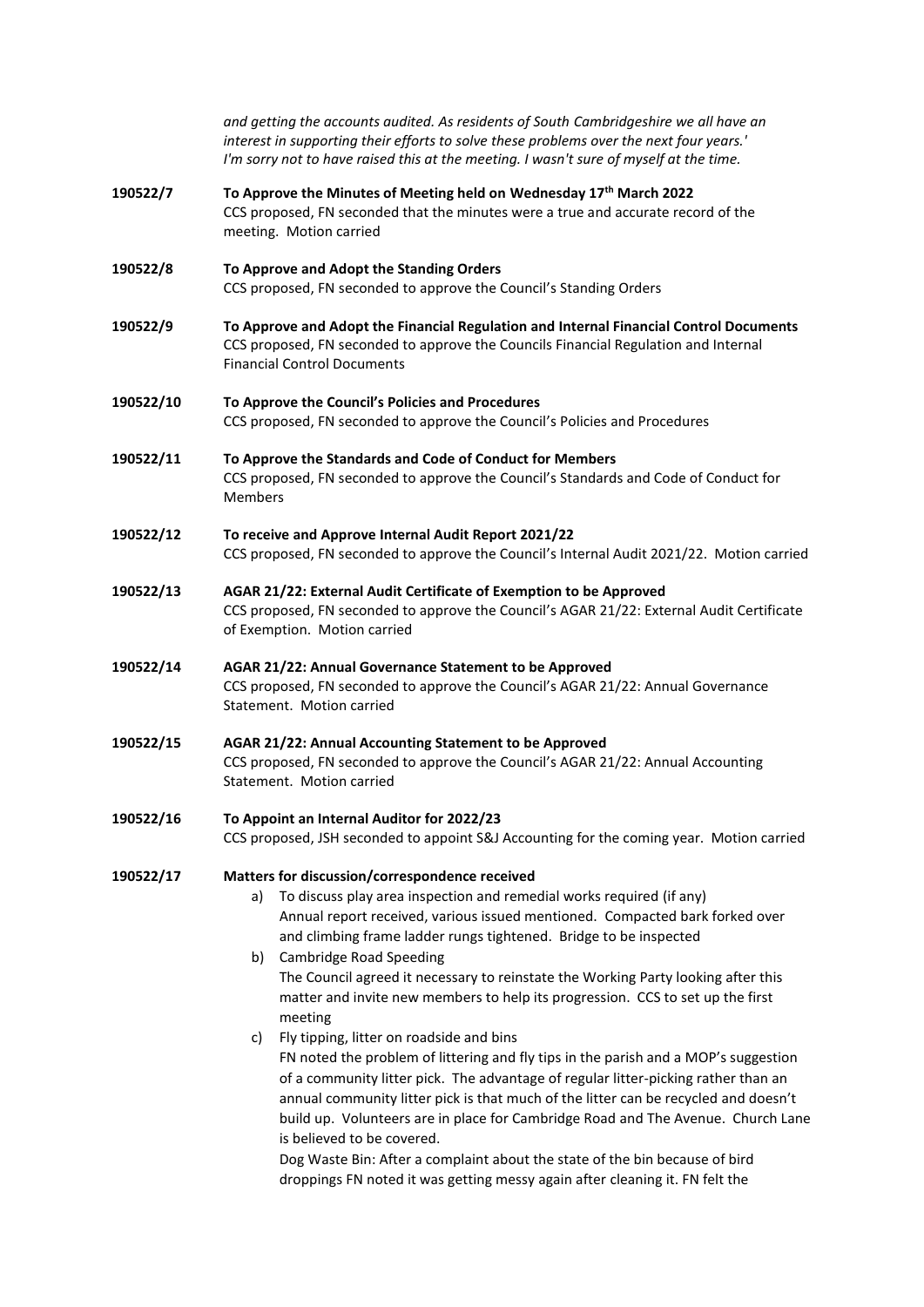complainant's suggestion that the bin should be moved was therefore sensible. It was agreed FN should contact SCDC to discuss

d) LHI Application Update

It was noted the recent application to install signage on Madingley Road (to warn drivers of pedestrians crossing the road by the US Cemetery to access the footpath between Coton and Madingley, and stationary vehicles waiting to cross) was successful. Coton PC and the American Cemetery had expressed interest in the application and it was agreed FN should make contact for possible assistance with funding towards the project

- e) Yew Trees at number 12 Church Lane The Council had objected but a TPO was refused
- f) Watering of New Trees FN has been watering the new trees in the play area and Dry Drayton Rd but it was suggested that a request in the next Madingley News for volunteer waterers would be a positive step
- g) Play Area Lease Update No progress. CCS to progress
- h) Specification for works on drainage CCS to progress lease to allow the specification to be put together correctly
- i) To discuss insurance renewal if received, if not to approve delegation to Clerk to proceed on Council's behalf
	- It was agreed the Clerk be given approval to proceed

## **190522/18 To Discuss Planning Matters**

Remote decisions on planning applications were made via email and voting records retained **New Applications**

22/0374/TTCA Tree Works Notice (conservation area) – the parish council requested an extension until evidence of the subsidence and the role of the yew trees therein 22/01110/FUL Madingley Hall, Church Lane, Madingley – No objection Retention of temporary building until 31 July 2024 22/01262/HFUL Madingley House, Dry Drayton Road, Madingley – No objection 22/01367/HFUL 3 Church Lane, Madingley – No objection 22/01223/FUL Madingley Hall, Church Lane, Madingley – No objection 22/0463/TTCA SCDC S211 Tree Work Notice (conservation area) – no objection 22/00211/HFUL The Old Vicarage, Cambridge Road, Madingley Amendment location and Block Plan received – no further comment **Decisions received** - none

### **190522/19 Finance and Policy**

To accept bank reconciliation up until 30th April 2022

|     | Income received                             |                   |
|-----|---------------------------------------------|-------------------|
|     | $SCDC - Precept$ 1 <sup>st</sup> Instalment | £7879.20          |
| ii. | Payments made and records retained:         |                   |
|     | March                                       |                   |
|     | HMRC, Wages and Expenses                    | £845.43 BACS      |
|     | Westcotec - Speed Camera Battery            | £119.40 BACS      |
|     | Prof RJ Buckley – Madingley News            | £50.00 BACS       |
|     | Vision ICT - Hosting and Support            | £182.86 BACS      |
|     | The Design Branch – Play Area Repairs       | £1125.00 BACS     |
|     | SSE – Street Light Energy                   | £91.88 DD         |
|     | April                                       |                   |
|     | SSE – Street Light Energy                   | <b>f147.42 DD</b> |
|     | <b>CGM</b> -Grass Cutting                   | £72.00 BACS       |
|     |                                             |                   |